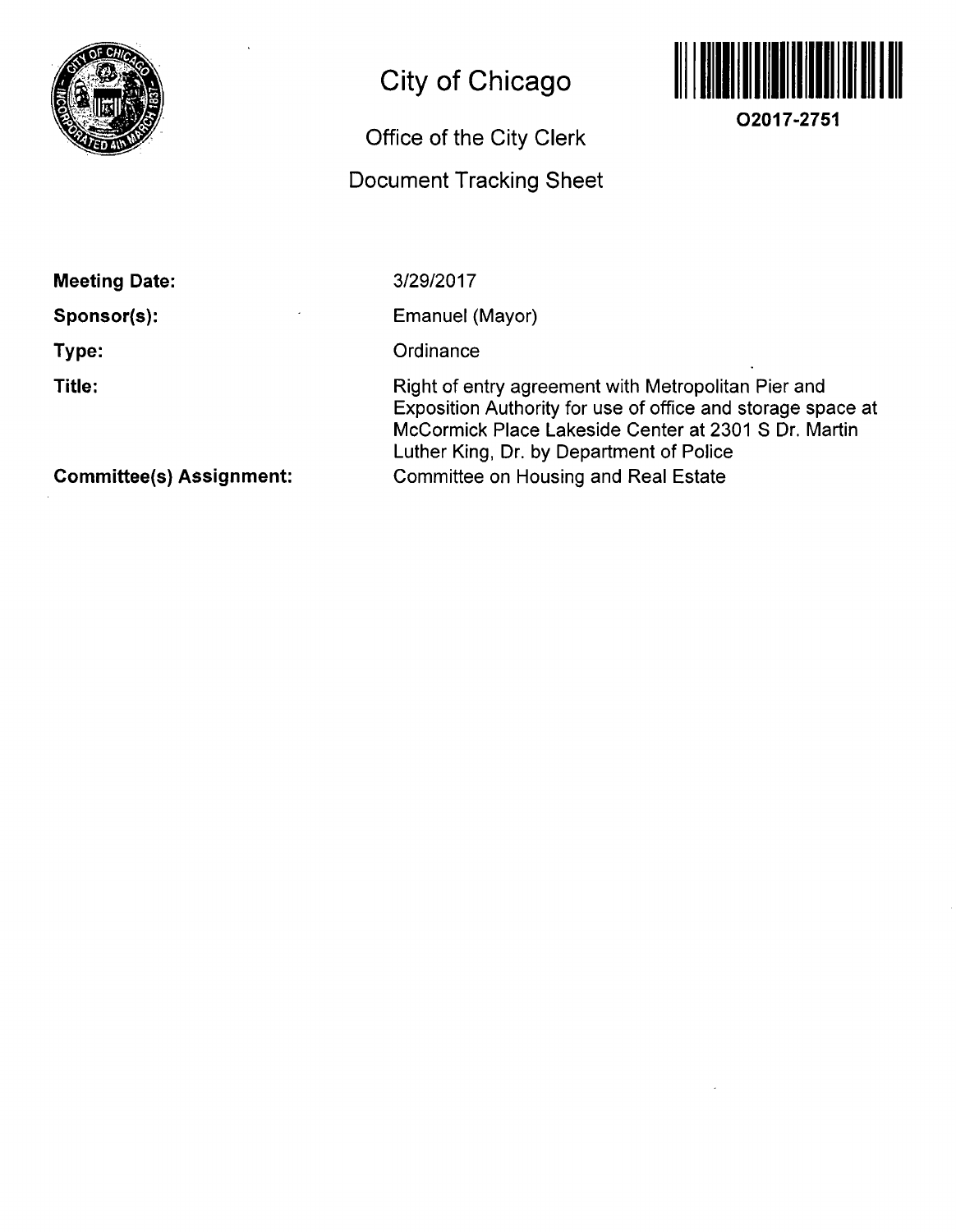

OFFICE OF THE MAYOR CITY OF CHICAGO

RAHM EMANUEL MAYOR

March 29, 2017

## TO THE HONORABLE, THE CITY COUNCIL OF THE CITY OF CHICAGO

Ladies and Gentlemen:

 $\cdot$ 

At the request of the Commissioner of Fleet and Facility Management, I transmit herewith an ordinance authorizing the execution of a right of entry agreement with the Metropolitan Pier and Exposition Authority.

Your favorable consideration of this ordinance will be appreciated.

Very truly yours.

 $\bar{Y}$ 

Emanuel

Mayor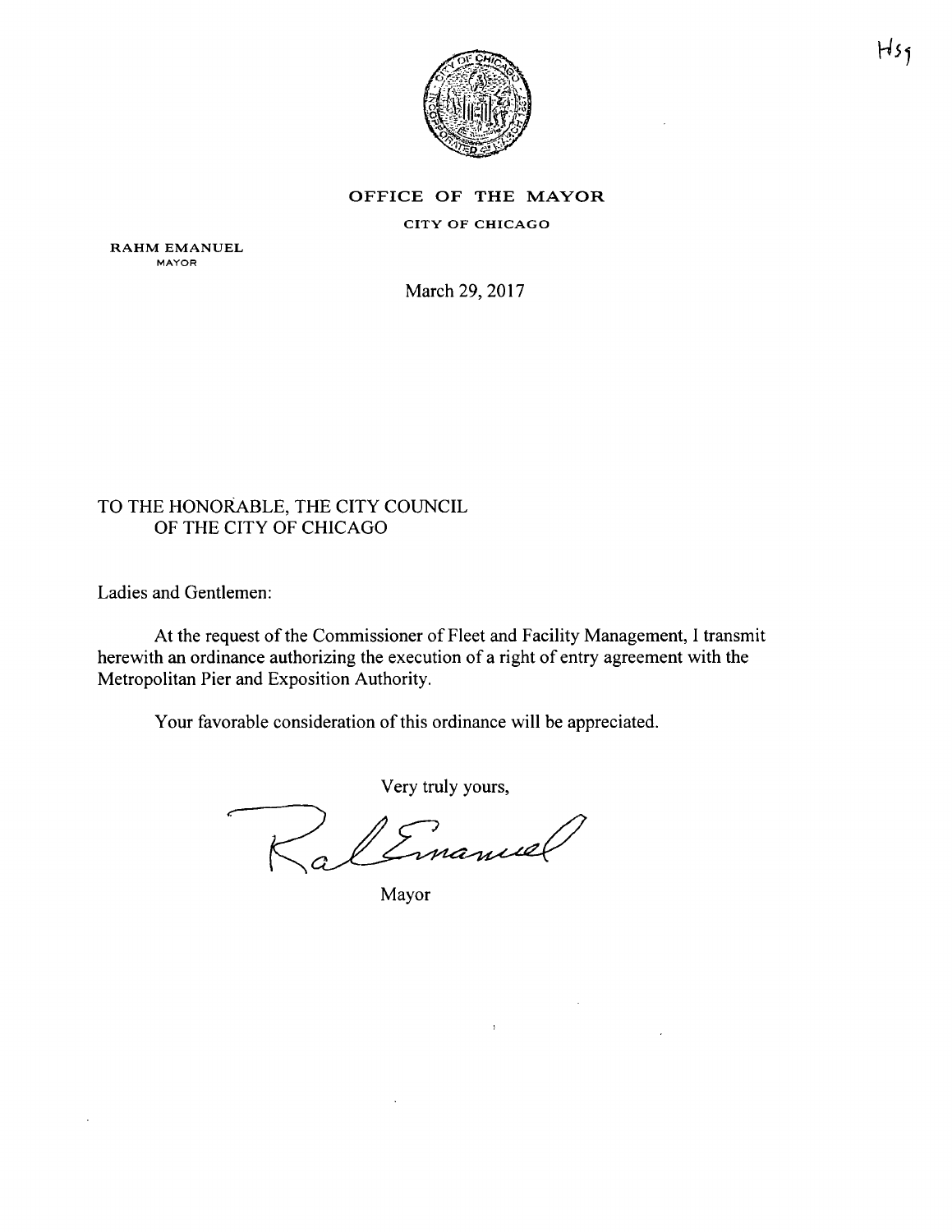

 $\sim$   $\sim$ 

 $\tilde{\phantom{a}}$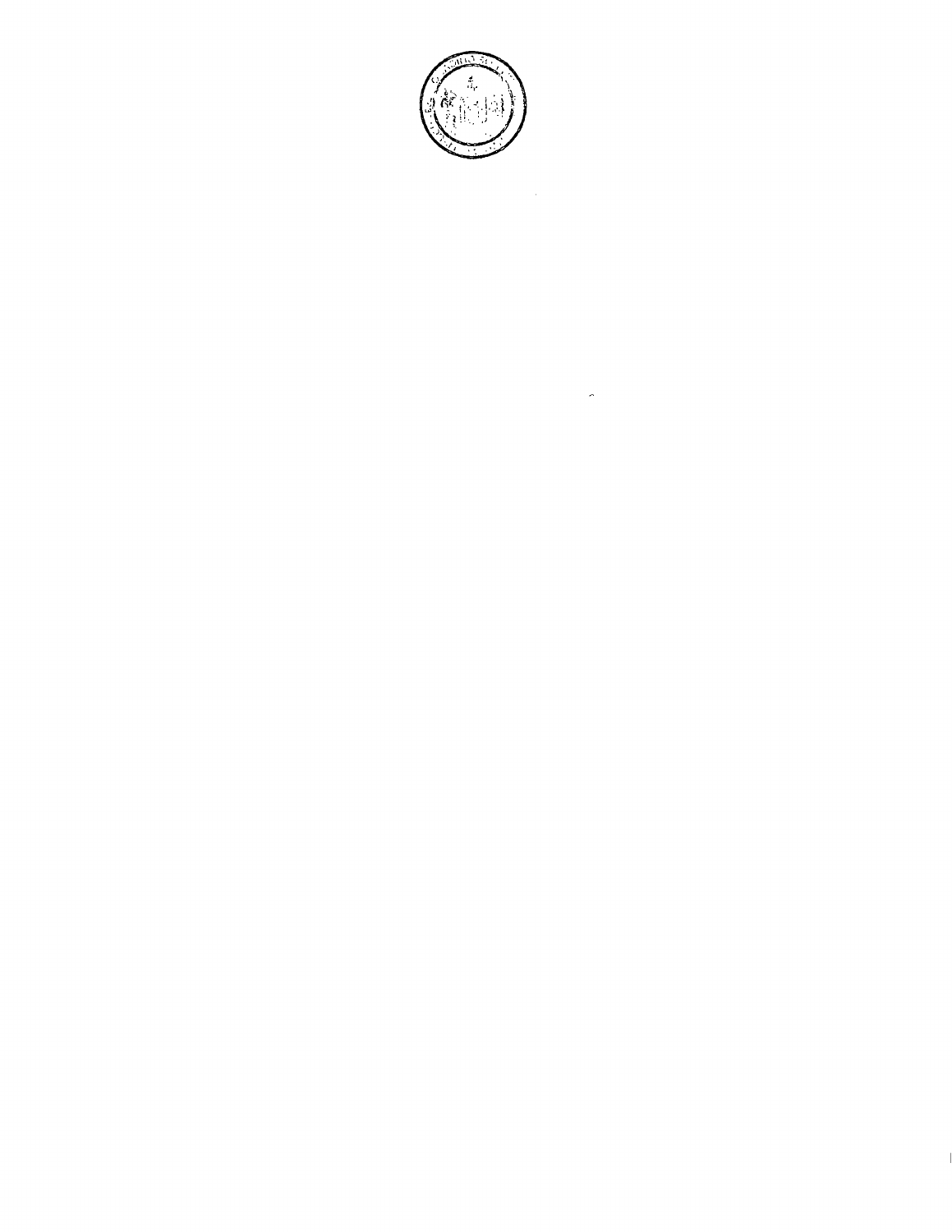# **ORDINANC E**

#### **BE IT ORDAINED BY THE CITY COUNCIL OF THE CITY OF CHICAGO:**

 $\frac{1}{2}$  ,  $\frac{1}{2}$ 

SECTION 1: On behalf of the City of Chicago, the Commissioner of the Department of Fleet and Facility Management is authorized to execute a Right of Entry Agreement with Metropolitan Pier and Exposition Authority to permit the use of approximately 5,040 square feet of office space and 1,326 square feet of storage space at McCormick Place Lakeside Center, located at 2301 South King Drive, by the Department of Police as a bicycle unit office; such Right of Entry Agreement to be approved by the Superintendent of Police, and approved as to form and legality by the Office of the Corporation Counsel in substantially the following form: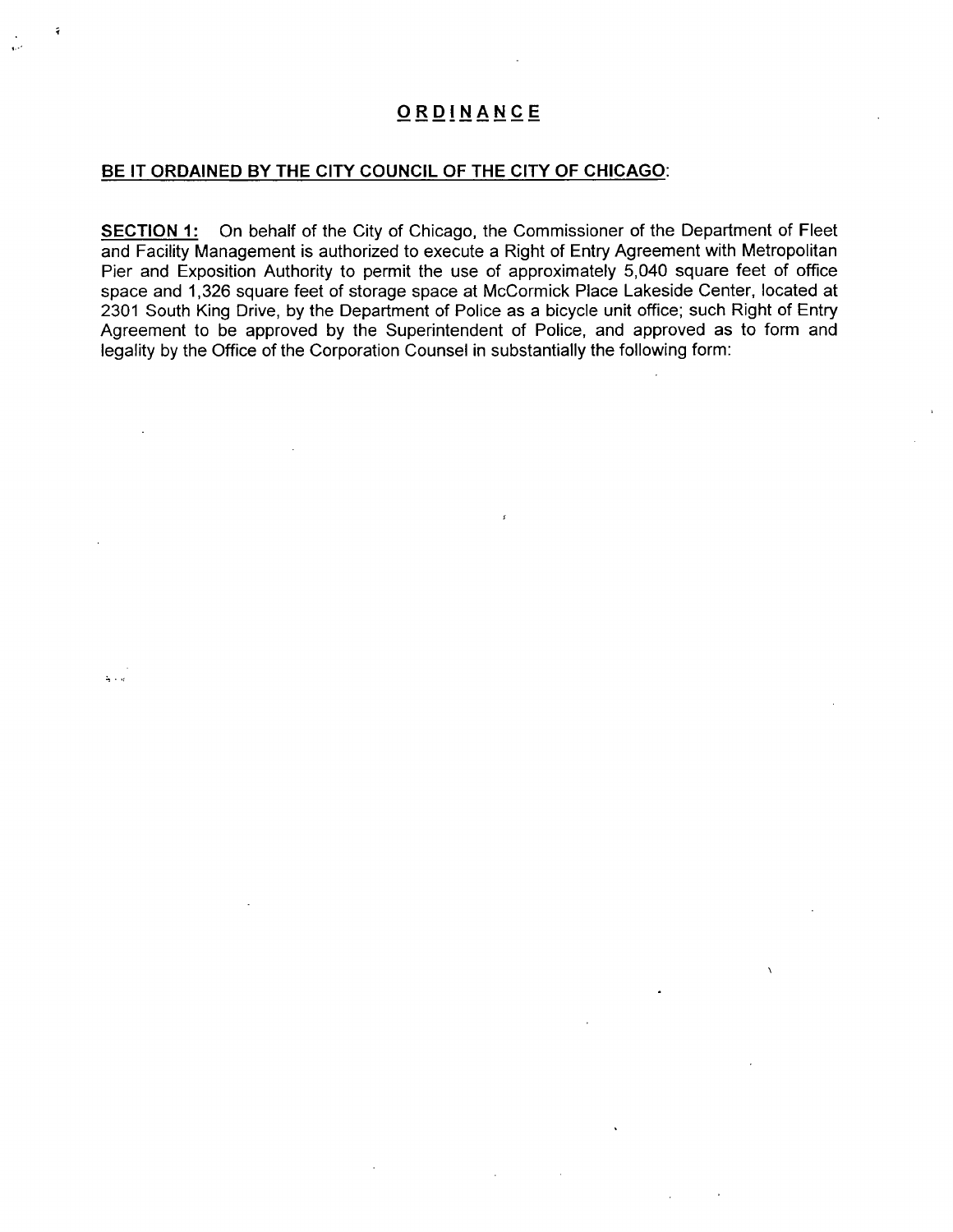#### **RIGHT OF ENTRY AGREEMENT**

**This RIGHT OF ENTRY AGREEMENT (this "Agreement") is made as of , 2017 (the "Effective Date"), by and between the CITY OF**  CHICAGO, an Illinois municipal corporation (the "City"), acting by and through its Department of Fleet & Facility Management and its Department of Police, having its principal offices at City Hall, 121 N. LaSalle Street, Chicago, IL 60602, and METROPOLITAN PIER AND EXPOSITION AUTHORITY, an Illinois municipal corporation (the "MPEA"), having its principal offices at 301 E. Cermak Road, Chicago, IL 60616.

#### **RECITALS**

WHEREAS, MPEA owns the McCormick Place convention center located at 2301 South King Drive, Chicago, Illinois 60616, which includes the building known as the McCormick Place Lakeside Center; and

WHEREAS, the City's Department of Police (the "Police Department") is in need of office space to serve as an office for the Police Department's bicycle unit; and

WHEREAS, MPEA has identified approximately 6,366 square feet of unutilized space in the McCormick Place Lakeside Center, consisting of 5,040 square feet of office space in rooms 100 through 122 and 1,326 square feet of storage space (the "Premises"), for use by the Police Department; and

WHEREAS, the City seeks access to the Premises for office and storage space by the Police Department's bicycle unit (the "City Use"); and

WHEREAS, MPEA has agreed to grant the City access to the Premises solely for the City Use upon the terms and conditions set forth herein.

NOW, THEREFORE, in consideration of the mutual covenants and agreements contained herein, and for other good and valuable consideration, the receipt and sufficiency of which are hereby acknowledged, the City and MPEA agree as follows:

1. Incorporation of Recitals. The foregoing recitals constitute an integral part of this Agreement and are incorporated herein by this reference with the same force and effect as if set forth herein as agreements of the City and MPEA.

2. Grant. Subject to the terms and conditions set forth herein, MPEA hereby grants to the City a right of entry to the Premises for the purpose of allowing the City to perform the City Use. The right of entry granted hereunder extends to, and the City shall be responsible for, its agents, employees, contractors, subcontractors and consultants.

3. Term. The term of this Agreement (the ''Term'') shall begin on the Effective Date and shall end December 31, 2021, unless sooner terminated as set forth in this Agreement.

 $\mathbf{1}$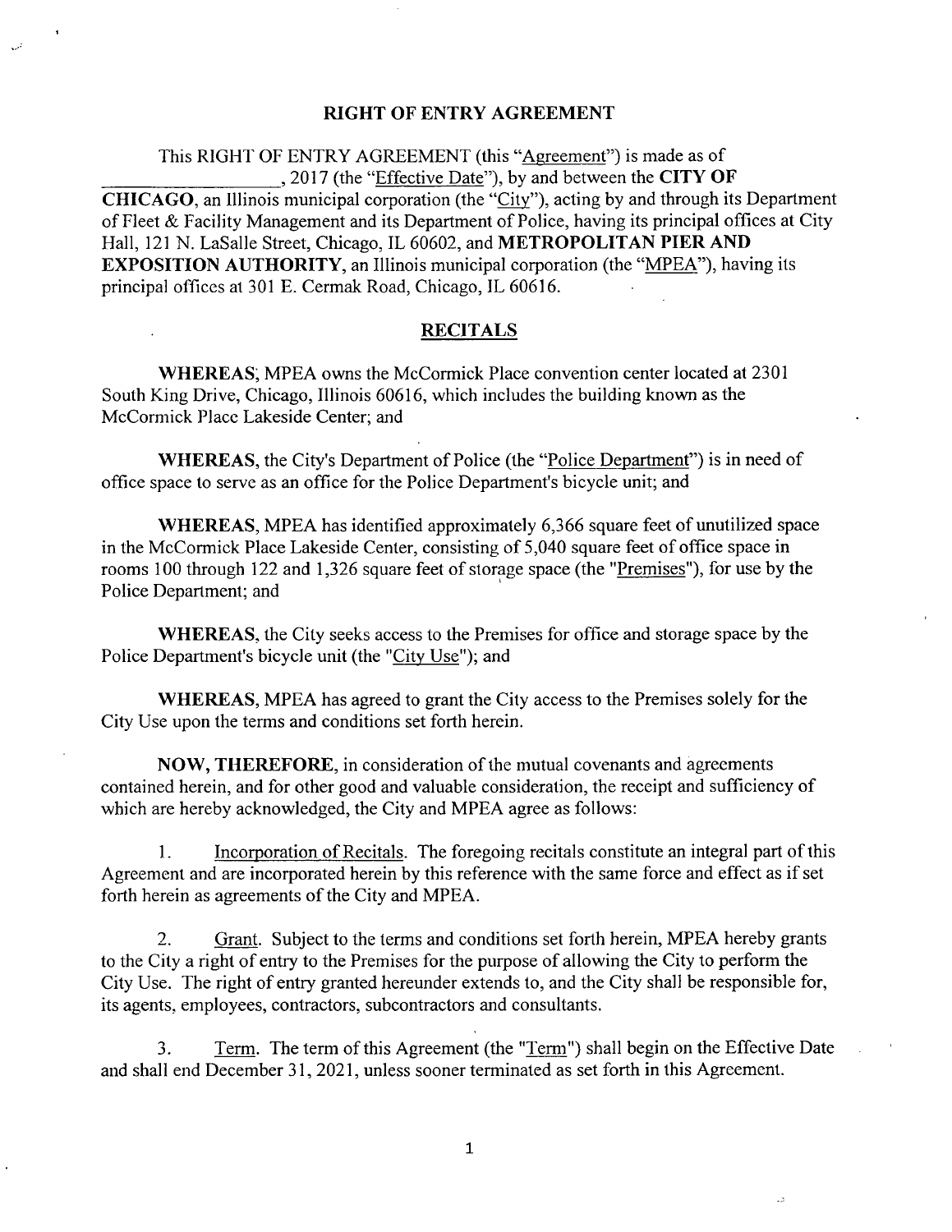4. Cost. The City shall be responsible for all costs and expenses associated with the City Use. The City acknowledges that MPEA shall not assume any other costs for the City Use or for the City's access to the Premises. The City shall pay MPEA the sum of \$1.00 for access to the Premises under this Agreement. MPEA acknowledges the receipt and sufficiency of this \$1.00 payment.

5. Indemnification. The City shall indemnify, defend and hold MPEA, and its officers, agents, and employees (collectively, the "Indemnified Parties"), harmless from and against any and all actions, claims, suits, losses, damages, liens, liabilities, fines, costs and expenses (including, without limitation, reasonable attorney's fees and court costs) (collectively, "Claims") to the extent incurred in connection with, arising out of or incident to any act or omission of the City or its agents, employees, contractors, subcontractors or consultants in their use of the Premises, but expressly excluding Claims arising out of the condition of the Premises when such condition was not created by the City or its agents, employees, contracts, subcontracts or consultants, and further excluding Claims arising out of the gross negligence or willful misconduct of the Indemnified Parties or a breach or violation of MPEA's obligations under this Agreement. The foregoing indemnity shall survive any termination of this Agreement.

6. Access. The City shall not unreasonably withhold or prevent access by MPEA or its officers, agents, and employees to the Premises during the Term of this Agreement.

7. Completion. Upon completion of the City Use, the City shall remove all equipment, vehicles or materials placed in the Premises by the City or its agents, employees, contractors, subcontractors or consultants, and shall repair all damage to the Premises caused by or resulting from the removal of such items therefrom.

8. Amendment. This Agreement may not be amended or modified without the written consent of the City and MPEA hereto.

9. Entire Agreement. This Agreement embodies the entire agreement and understanding between the City and MPEA regarding the City Use and the City's right of entry to the Premises. This Agreement supersedes any prior oral or written agreements with respect to the matters stated herein.

10. Counterparts. This Agreement may be executed in two or more counterparts, each of which shall be deemed an original instrument and all of which together shall constitute one and the same instrument. A facsimile, electronic, or photocopy signature shall have the same legal effect as an original signature.

11. Termination. The City and MPEA shall have the right to terminate this Agreement for any reason at any time without penalty by providing the other party with thirty (30) days' prior written notice.

12. Maintenance. The City acknowledges that MPEA will not have any maintenance responsibilities for the Premises with respect to the City's Use during the Term of this Agreement. The City accepts the condition of the Premises in the Premises' as-is condition.

 $\overline{2}$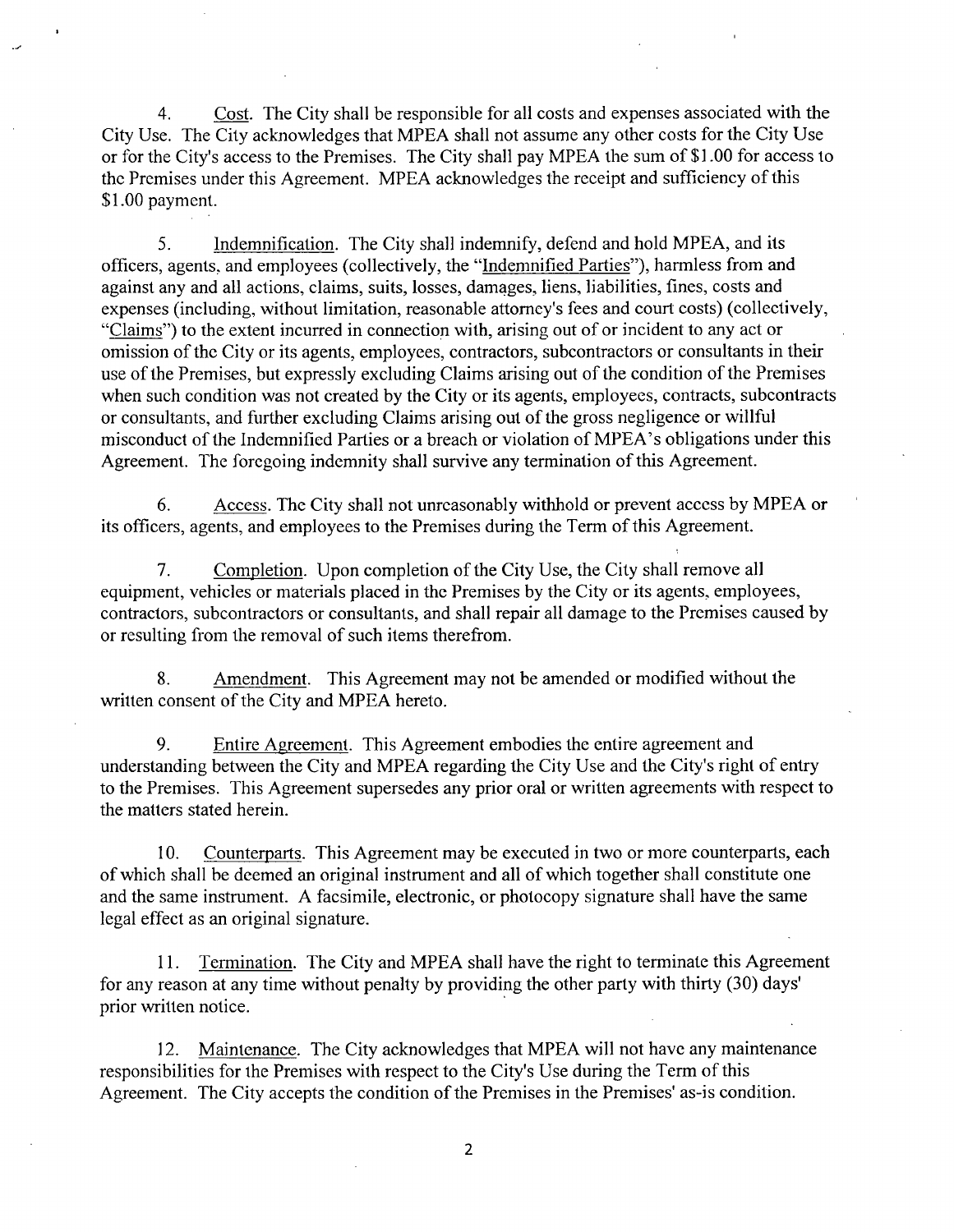13. Governing Law. This Agreement shall be govemed and construed in accordance with the laws of the State of Illinois, without regard to its choice of laws principles.

14. Security on Premises. The City, its agents, employees, contractors, subcontractors and consultants shall secure equipment, vehicles, and materials on the Premises that are utilized in connection with the City Use during the Term of this Agreement. The City acknowledges that MPEA shall not have any security responsibilities for the Premises with respect to the City's Use during the Term of this Agreement, nor will MPEA be responsible for losses or damage to any physical property related to or arising out of City's Use.

15. Insurance. The City is self-insured for worker's compensation and comprehensive general liability as it relates to the City Use of the Premises.

16. MPEA's Authority. MPEA represents and warrants that it is the sole owner of the Premises; it has the right, power and authority to execute and deliver this Agreement and to perform its obligations hereunder; and that this Agreement shall be binding upon and enforceable against MPEA in accordance with its terms.

*(Signature Page Follows)* 

3

 $\mathbb{R}^2$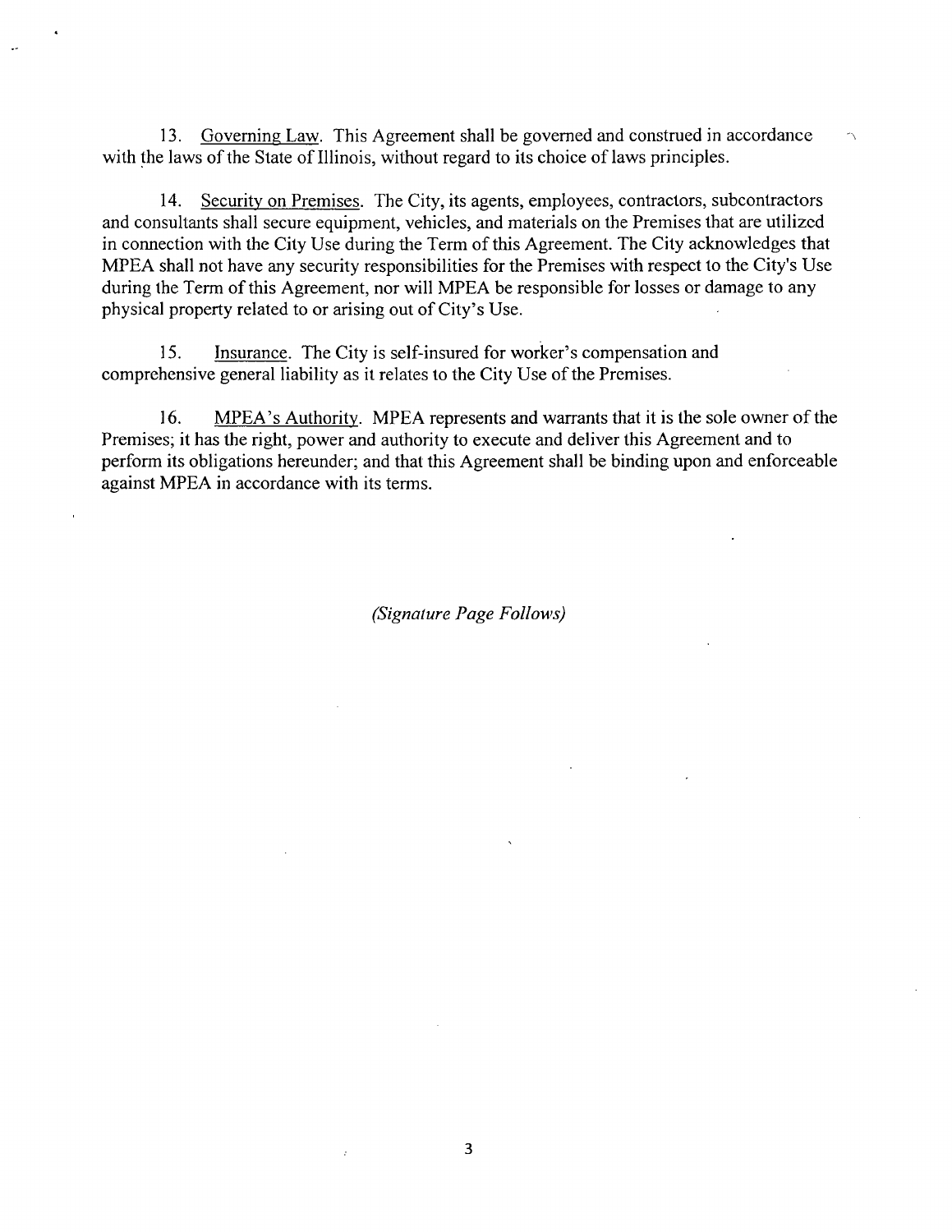IN WITNESS WHEREOF, the City and MPEA have executed this Agreement as of the Effective Date.

### **CITY OF CHICAGO,**

an Illinois municipal corporation and home rule unit of govemment

By:  $\overline{\phantom{a}}$ 

Commissioner Department of Fleet & Facility Management

 $By:$ 

**Superintendent** Department of Police

Approved as to form and legality:

Chief Assistant Corporation Counsel Department of Law

### **METROPOLITAN PIER AND EXPOSITION AUTHORITY,**  an Illinois municipal corporation

By:  $\_$ 

Chief Executive Officer

Approved as to form and legality:

Assistant General Counsel MPEA